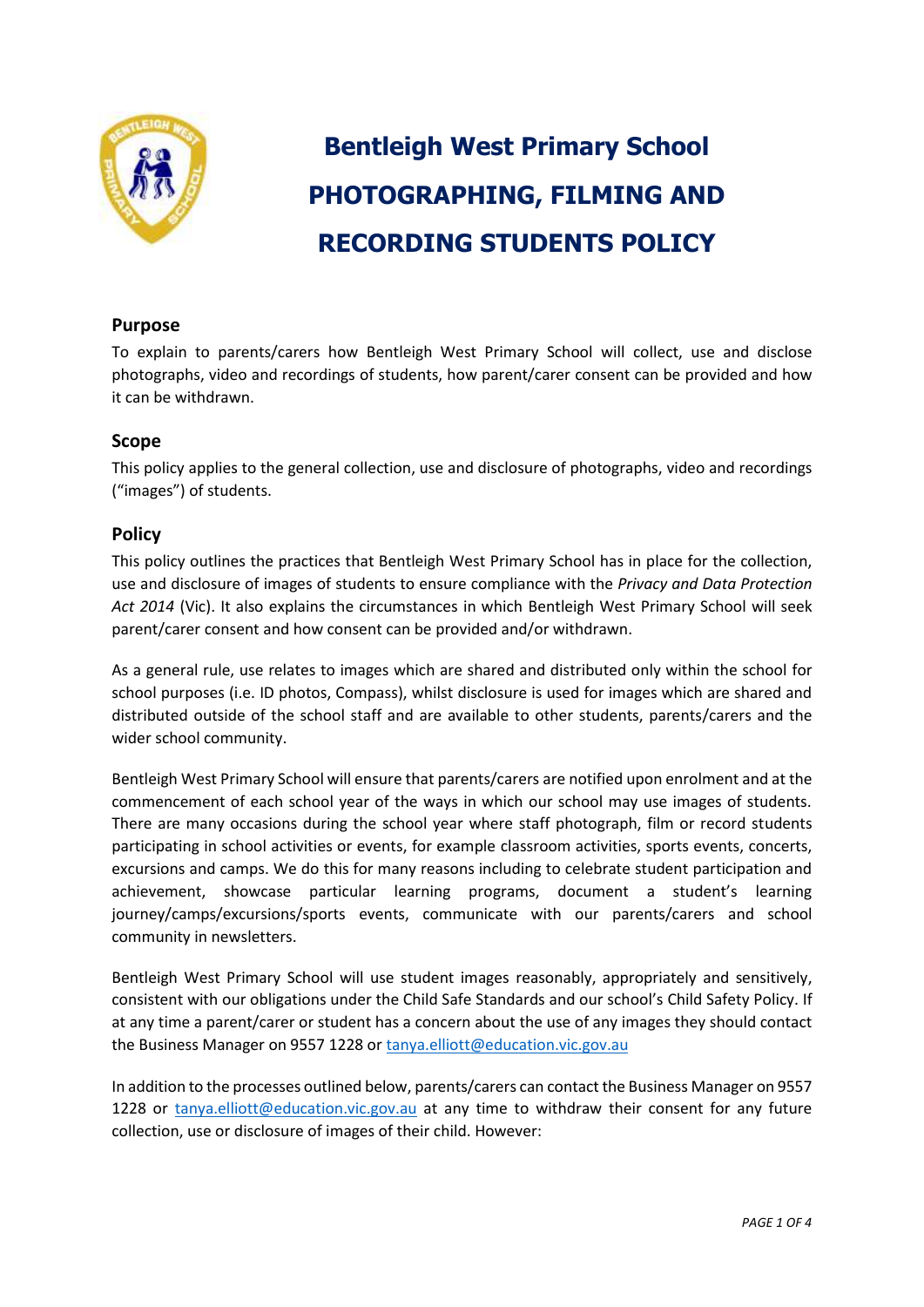- if the images have already been published and are in the public domain, it may not be possible for consent to be withdrawn.
- There may be occasions when the school will record whole of school or large group events and make those recordings available to the school community through DVD sales etc, such as the school concert and sports events etc, and if your child participates, they may appear in these recordings which will be available to the whole school community.
- The school can still collect, use and disclose images in circumstances where consent is not required (see below for more information).

#### **Official school photographs**

Each year Bentleigh West Primary School will arrange for a professional photographer to take official school photographs of students. This will generally involve both class photos and individual photos being taken.

Official school photographs may be:

- purchased by parents/carers
- used for school identification cards
- stored on CASES21 and Compass for educational and administrative purposes.

Bentleigh West Primary School will notify parents/carers in advance of the official school photographs being taken to give them an opportunity to decide whether their child will be included in the official school photographs.

Parents/carers who choose to opt-out of having their child participate in official school photographs must contact the Business Manager on 9557 1228 or [tanya.elliott@education.vic.gov.au](mailto:tanya.elliott@education.vic.gov.au) before the date photos are scheduled to be taken to advise that their child will not participate. There is no obligation on any parent or carer to purchase any photographs taken.

# **Images for use and disclosure within the school community and ordinary school communications**

From time to time Bentleigh West Primary School may photograph, film or record students to use within the school community, including:

- in the school's communication, learning and teaching tools (for example, emails, classroom blogs or apps that can only be accessed by students, parents or school staff with passwords e.g. Compass)
- for display in school classrooms, on noticeboards etc
- to support student's health and wellbeing (eg photographs of pencil grip to assist in OT assessments)
- in the school yearbook.

A Consent Form will be distributed to parents/carers on enrolment and be valid until the student leaves the school. These can be amended anytime by parents/carers.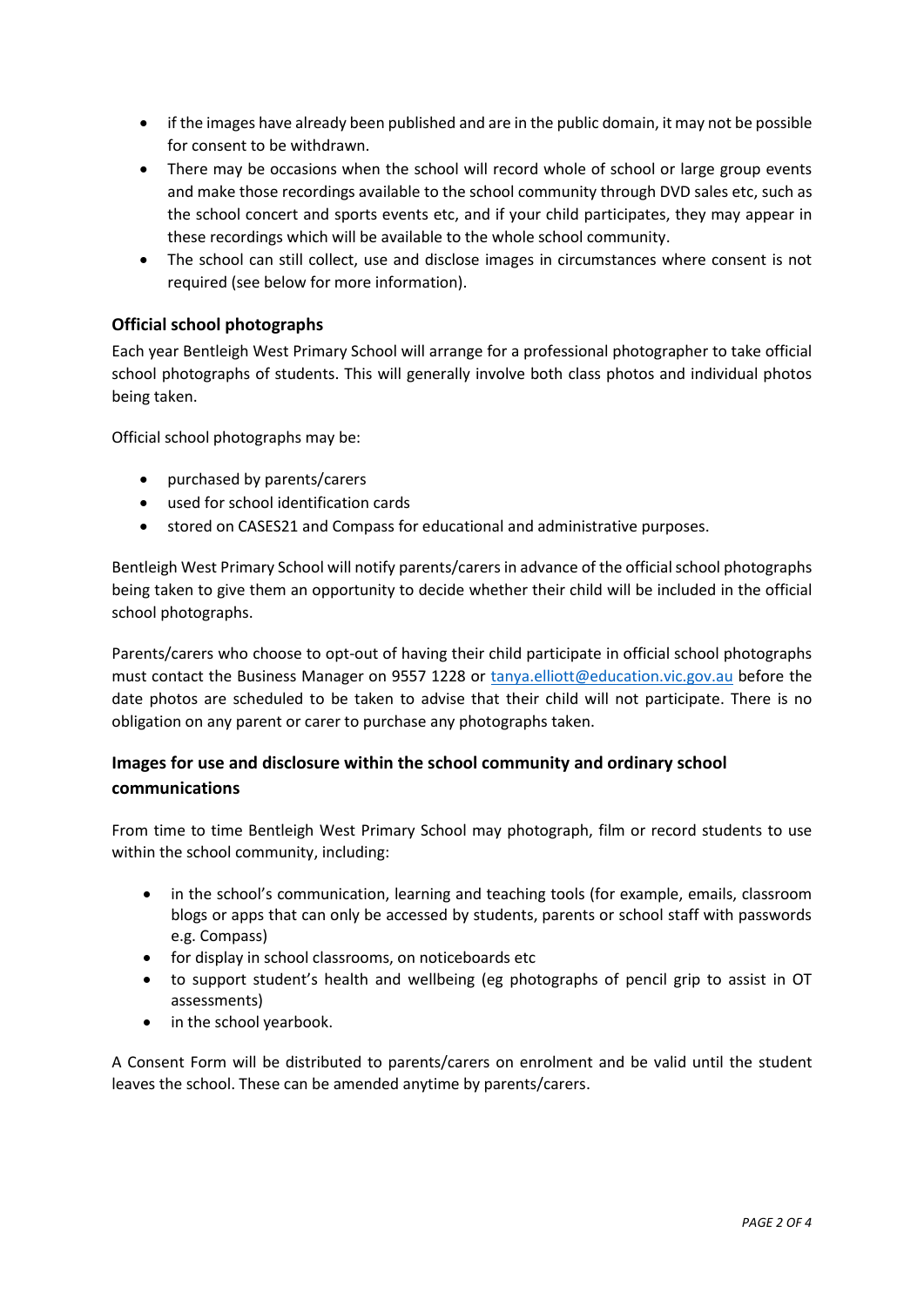## **Images to be used or disclosed outside the school community**

External use or disclosure by the school

Photographs, video or recordings of students may also be used in publications that are accessible to the public, including:

- on the school's website, and
- in the school newsletter which is publicly available on the website.

The Annual Consent Form also covers these types of uses and will be distributed to parents/carers on enrolment and parents are reminded that they can change details on this form at any time. We will notify you individually if we are considering using any images of your child for specific advertising or promotional purposes.

#### Media

The media, or the Department of Education and Training's media team, may seek to photograph, film or record students for a news story or school event. This may include broadcast media, online or social media or print media, including newspapers and magazine publications.

When our school receives such requests Bentleigh West Primary School will:

- provide parents/carers with information about the organisation involved and when/for what purposes the photography, filming or recording will occur
- seek prior, express parent/carer consent in writing.

Students will only be photographed, filmed or recorded by the media at school if express consent is provided for that specific media event. Neither the school nor the Department own or control any photographs, video or recordings of students taken by the media.

## Other external collection, use or disclosure

If there is a situation which will involve the collection, use or disclosure of images of students by or to third parties which is not otherwise covered by this policy, Bentleigh West Primary School will:

- provide parents/carers with information about the event or activity, the organisation involved and when the photography, filming or recording will occur
- seek prior, express parent/carer consent in writing.

## **School performances, sporting events and other school approved activities**

Bentleigh West Primary School permits parents/carers, students and invited guests to photograph, film or record school performances, sporting events and other school-approved activities.

Bentleigh West Primary School requests that parents/carers, students and invited guests who photograph, film or record school activities only do so for their own personal use and do not publish the images in any form, including on social media, without the prior consent of persons whose children also appear in the images.